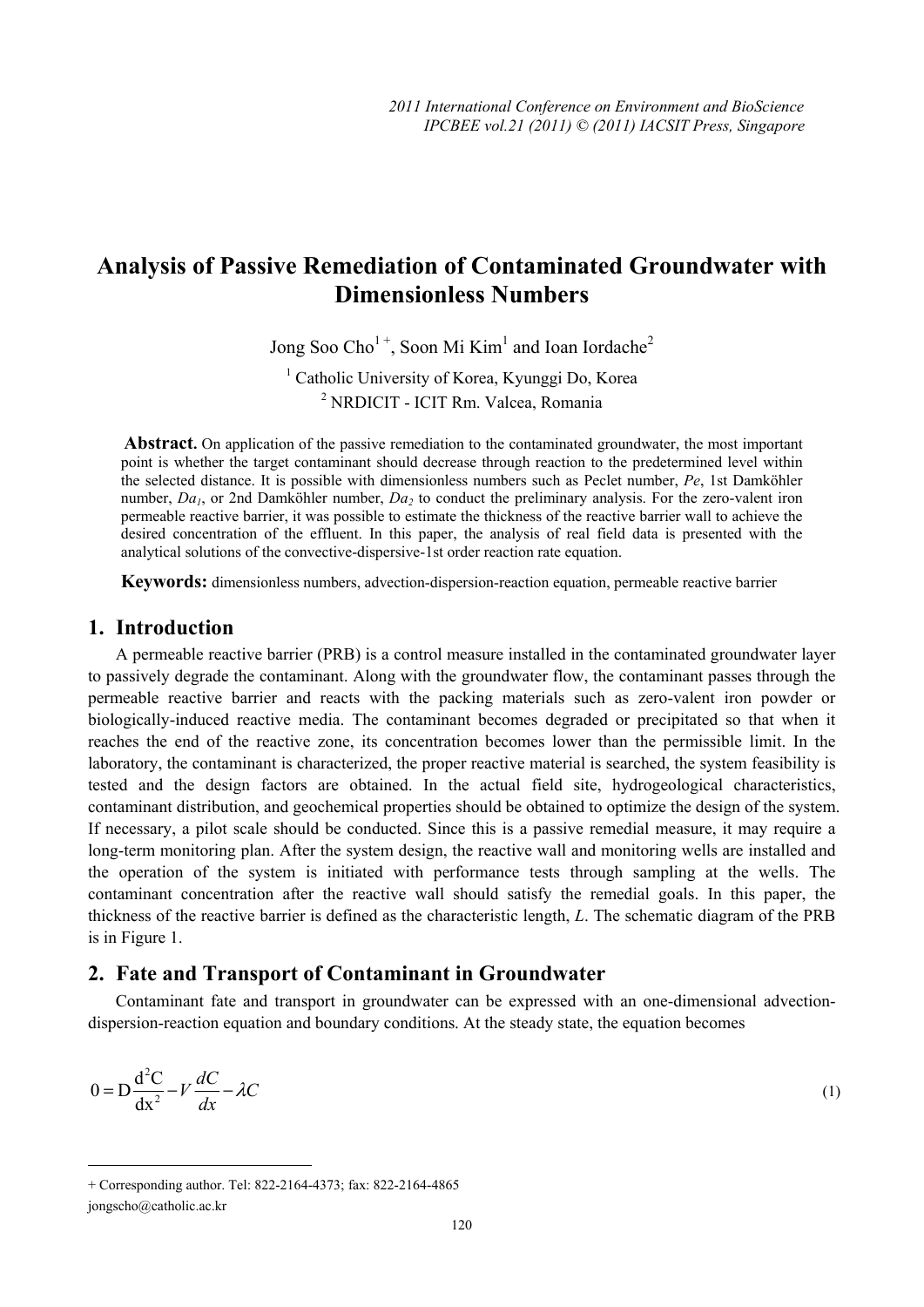

Fig. 1: A Schematic Diagram of Permeable Reactive Barrier

with boundary conditions,

$$
at x = 0, C=C_0
$$
  
at x =  $\infty$ , C = 0 (3)

Here *D* is the dispersivity, *V* the linear velocity, and  $\lambda$  is the first order reaction rate constant. Considering retardation of contaminant within groundwater flow through adsorption-desorption, the above equation can be modified to

$$
0 = D^* \frac{d^2 C}{dx^2} - V^* \frac{dC}{dx} - \lambda C^*
$$
\n<sup>(4)</sup>

where  $D^*$  is  $D/R$ ,  $V^*$  is  $V/R$ ,  $\lambda^*$  is  $\lambda/R$ , and R is the retardation coefficient,. Let L be defined as a characteristic length to make the dimensionless space scale. For instance, it can be the distance between the source and the sensitive receptor for the application of monitored natural attenuation as a passive remediation measure of contaminated ground water.

For the permeable reactive barrier, the characteristic length becomes the thickness of the reactive wall. Dimensionless numbers are defined as follows;

 $x^* = x/L$ ,  $C^* = C/C_0$ *Pe* (Peclet number) = *VL/D Da<sub>1</sub>* (the first Damköhler number) =  $λL/V$ *Da<sub>2</sub>* (the second Damköhler number) =  $\lambda L^2/D = Pe \cdot Da_1$  when  $Pe \neq 0$ 

The Damköhler number, *Da,* has the meaning of the ratio of the reaction rate to the transport rate (Damkőler, 1936; Jennings et al, 1984; Kuntz et al, 2009; Weber, 2001). The first Damköhler number is the ratio of reaction rate to the advection rate and the second Damköhler number is the ratio of the reaction rate to the dispersion rate. The Peclet number, *Pe,* is defined as the ratio of the advection rate to the dispersion rate. Here, for the case of the contaminant transport in groundwater, the dispersion is defined as the sum of molecular diffusion and mechanical dispersion, which is defined as hydrodynamic dispersion. In general, the mechanical dispersion dominates in groundwater so that the dispersivity can be expressed as  $D = D_m = \alpha_L V$ ( $\alpha_L$ , longitudinal dispersion coefficient). The Peclet number, *Pe*, becomes  $VL/\alpha_L V = L/\alpha_L$ , which means that the Peclet number is the ratio of the characteristic length, L, and the longitudinal dispersion coefficient,  $\alpha_L$ , a physical property of hydrogeological media . The solution to the above equation can be obtained as follows;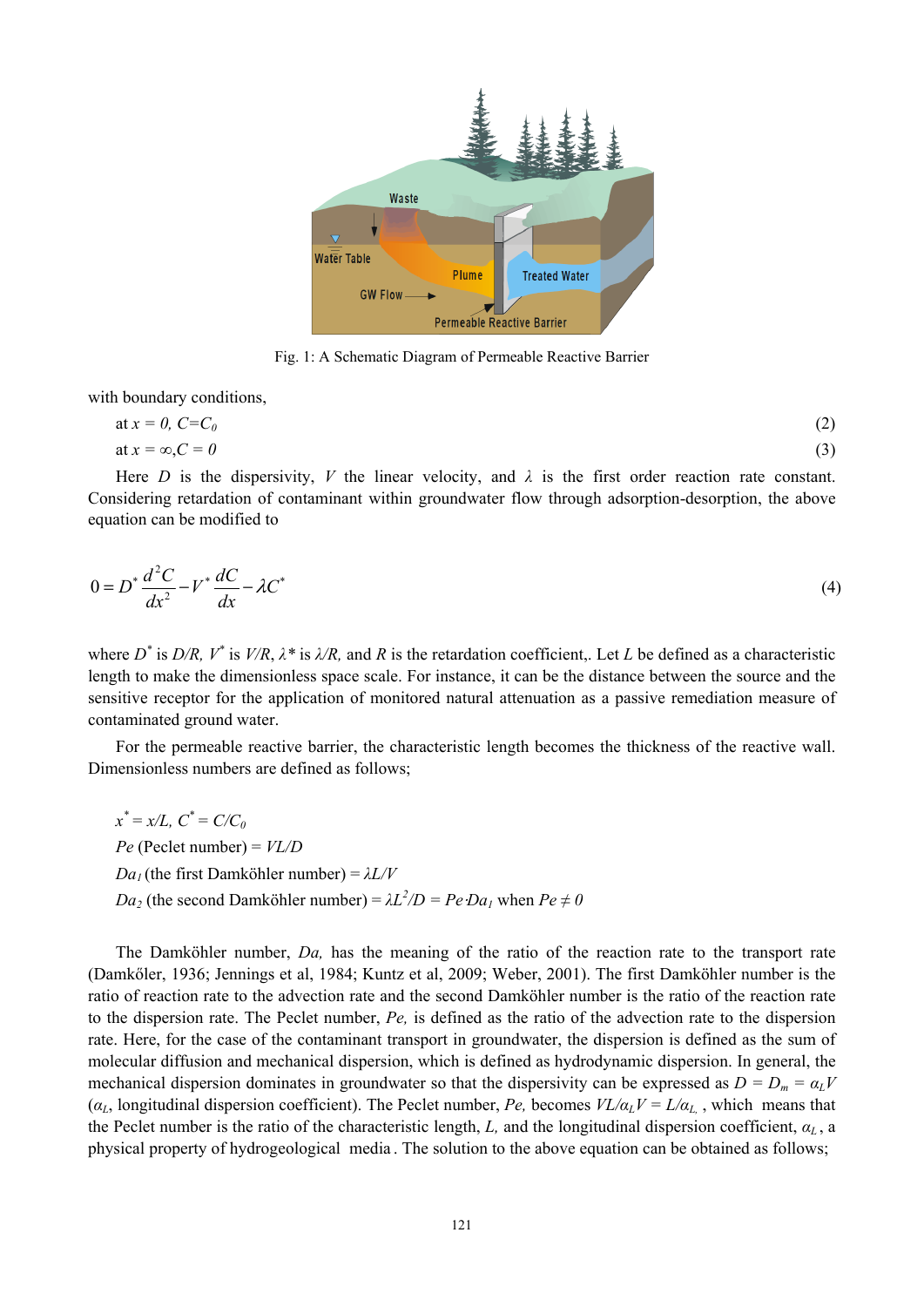$$
C^*(x^*) = \exp\left[x^* \cdot \left(\frac{Pe}{2} - \sqrt{\frac{Pe^2}{4} + Pe \cdot Da_1}\right)\right] = \exp\left[x^* \cdot \left(\frac{Pe}{2} - \sqrt{\frac{Pe^2}{4} + Da_2}\right)\right]
$$
(5)

At  $x^* = 1$ ,  $C^*$  can be expressed as a function of *Pe* and  $Da_1$  or  $Da_2$  (Holzbecher, 2007).

$$
C^*(1) = \exp\left[\frac{Pe}{2} - \sqrt{\frac{Pe^2}{4} + Pe \cdot Da_1}\right] = \exp\left[\frac{Pe}{2} - \sqrt{\frac{Pe^2}{4} + Da_2}\right] \tag{6}
$$

It is possible to analyze the problem without considering the temporal and special scale with dimensionless numbers and to use the numbers to scale up laboratory experimental results to the field.

Case 1. No dispersion or very small case ( $D \approx 0$ ) or plug-flow reactor:  $Pe = \infty$ 

$$
0 = -V \frac{dC}{dx} - \lambda C \tag{7}
$$

with a boundary condition, at  $x = 0$ ,  $C = C_0$ . The solution is

$$
C(x) = \exp(-\lambda x/V) \tag{8}
$$

In the dimensionless form, it becomes

$$
C^*\left(x^*\right) = \exp\left(-x^*\cdot\frac{\lambda L}{V}\right) = \exp\left(-x^*\cdot Da_1\right) \tag{9}
$$

Case 2. No advection and moleculardispersion only or completely mixed tank reactor; *Pe* = 0

$$
C^*\left(x^*\right) = \exp\left(-x^*\cdot\sqrt{Da_2}\right) \tag{10}
$$

### **3. Analysis of Permeable Reactive Barrier**

At the Twin Cities Army Ammunition Plant (TCAAP) site in Minnesota, USA, trichloroethyle(TCE) contaminated groundwater was treated with a permeable reactive barrier filled with zero-valent iron powder. The system was designed based on the laboratory experimental data and analyzed with dimensionless numbers. The site conditions (US EPA, 2001) and reaction rates of TCE with zero-valent iron powder (US EPA, 1998) are in Table 1.

| Site Conditions          |                     | 1 <sup>st</sup> -order reaction rate constant, $\lambda$ (hour <sup>-1</sup> ) |                                 |
|--------------------------|---------------------|--------------------------------------------------------------------------------|---------------------------------|
| Linear flow velocity     | $3.19x10^{-2}$ m/hr | Column tests                                                                   | $0.7 \sim 1.44$                 |
| Maximum<br>concentration | $25000 \mu g/L$     | Batch tests                                                                    | $9.5x10^{-3} \sim 3.25x10^{-2}$ |
| Target concnetration     | $5 \mu g/L$         |                                                                                |                                 |

Table 1. Site conditions and reaction rates of TCE with zero-valent iron